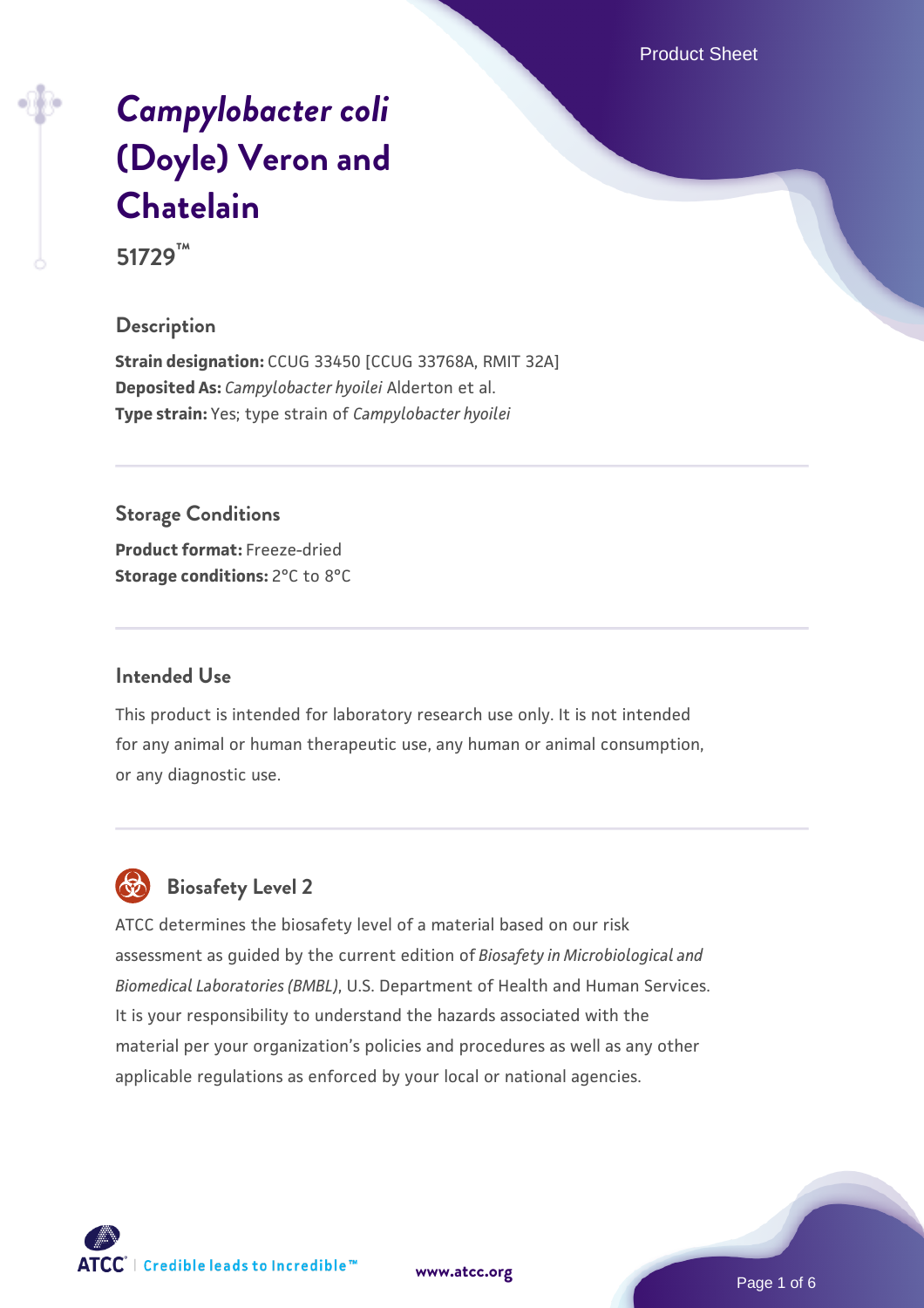ATCC highly recommends that appropriate personal protective equipment is always used when handling vials. For cultures that require storage in liquid nitrogen, it is important to note that some vials may leak when submersed in liquid nitrogen and will slowly fill with liquid nitrogen. Upon thawing, the conversion of the liquid nitrogen back to its gas phase may result in the vial exploding or blowing off its cap with dangerous force creating flying debris. Unless necessary, ATCC recommends that these cultures be stored in the vapor phase of liquid nitrogen rather than submersed in liquid nitrogen.

# **Certificate of Analysis**

For batch-specific test results, refer to the applicable certificate of analysis that can be found at www.atcc.org.

#### **Growth Conditions**

**Medium:**  [ATCC Medium 18: Trypticase Soy Agar/Broth](https://www.atcc.org/-/media/product-assets/documents/microbial-media-formulations/1/8/atcc-medium-18.pdf?rev=832846e1425841f19fc70569848edae7) [ATCC Medium 260: Trypticase soy agar/broth with defibrinated sheep blood](https://www.atcc.org/-/media/product-assets/documents/microbial-media-formulations/2/6/0/atcc-medium-0260.pdf?rev=5d6614780b1c4acf817a324e2507f087) **Temperature:** 37°C **Atmosphere:** Microaerophilic

#### **Handling Procedures**

- 1. Open vial according to enclosed instructions or visit www.atcc.org for instructions.
- 2. Rehydrate the entire pellet with approximately 0.5 mL of #18 broth.
- 3. Aseptically transfer the entire contents to a 5-6 mL tube of #18 broth.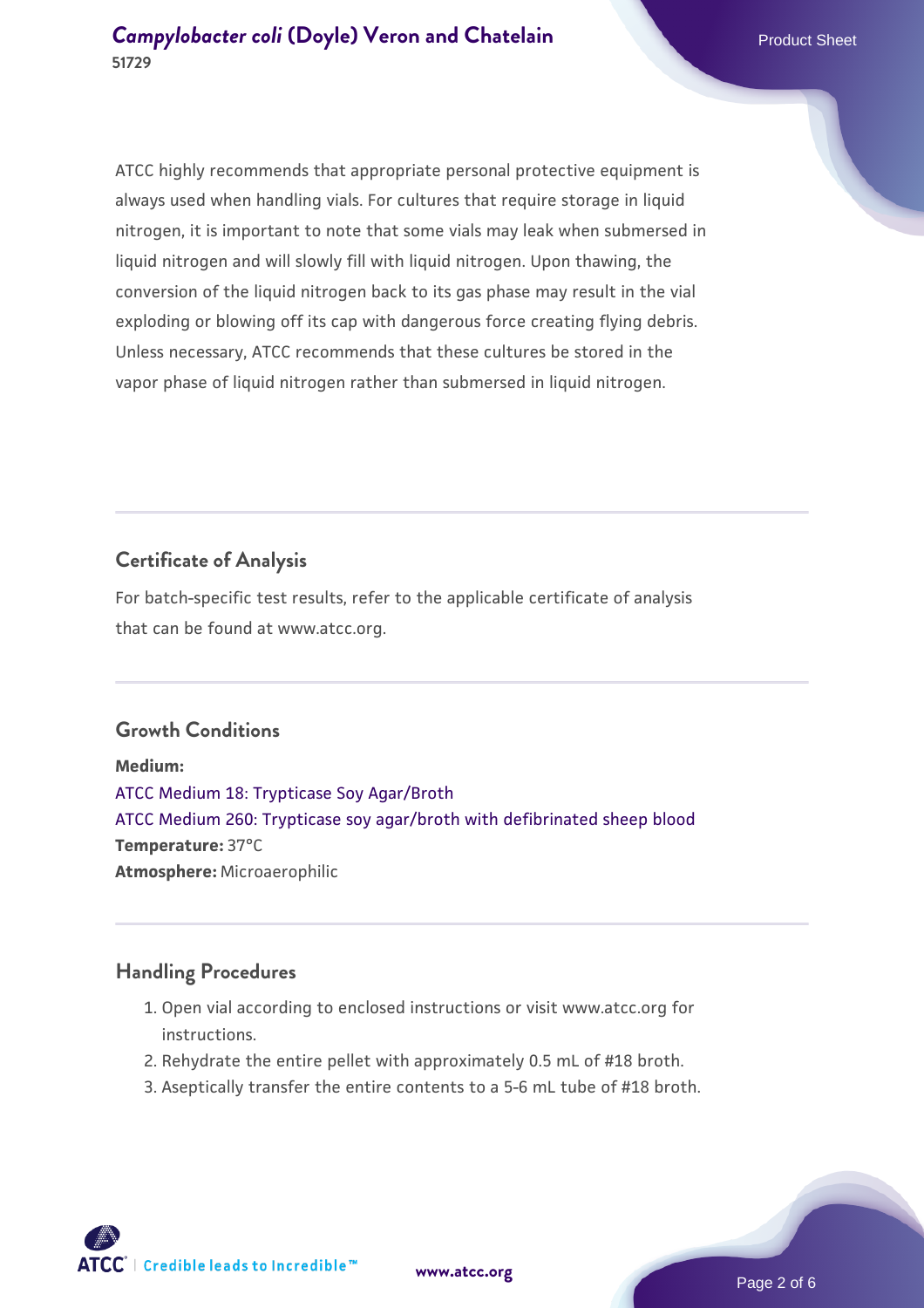Additional test tubes can be inoculated by transferring 0.5 mL of the primary broth tube to these secondary broth tubes.

- 4. Use several drops of the primary broth tube to inoculate a #260 plate and/or #260 agar slant.
- 5. Or, to obtain a biphasic culture, add several drops of the primary broth tube to a #260 agar slant. Best practice is to incubate these slants at an angle.
- 6. Incubate at 37°C under microaerophilic conditions for 24-48 hours. Use an anaerobe jar with an active catalyst and a microaerophilic gas generator pack or other acceptable method. All tubes and slants should be incubated with caps loosened.

#### **Notes**

Additional information on this culture is available on the ATCC® web site at www.atcc.org.

## **Material Citation**

If use of this material results in a scientific publication, please cite the material in the following manner: *Campylobacter coli* (Doyle) Veron and Chatelain (ATCC 51729)

#### **References**

References and other information relating to this material are available at www.atcc.org.

#### **Warranty**

The product is provided 'AS IS' and the viability of ATCC<sup>®</sup> products is

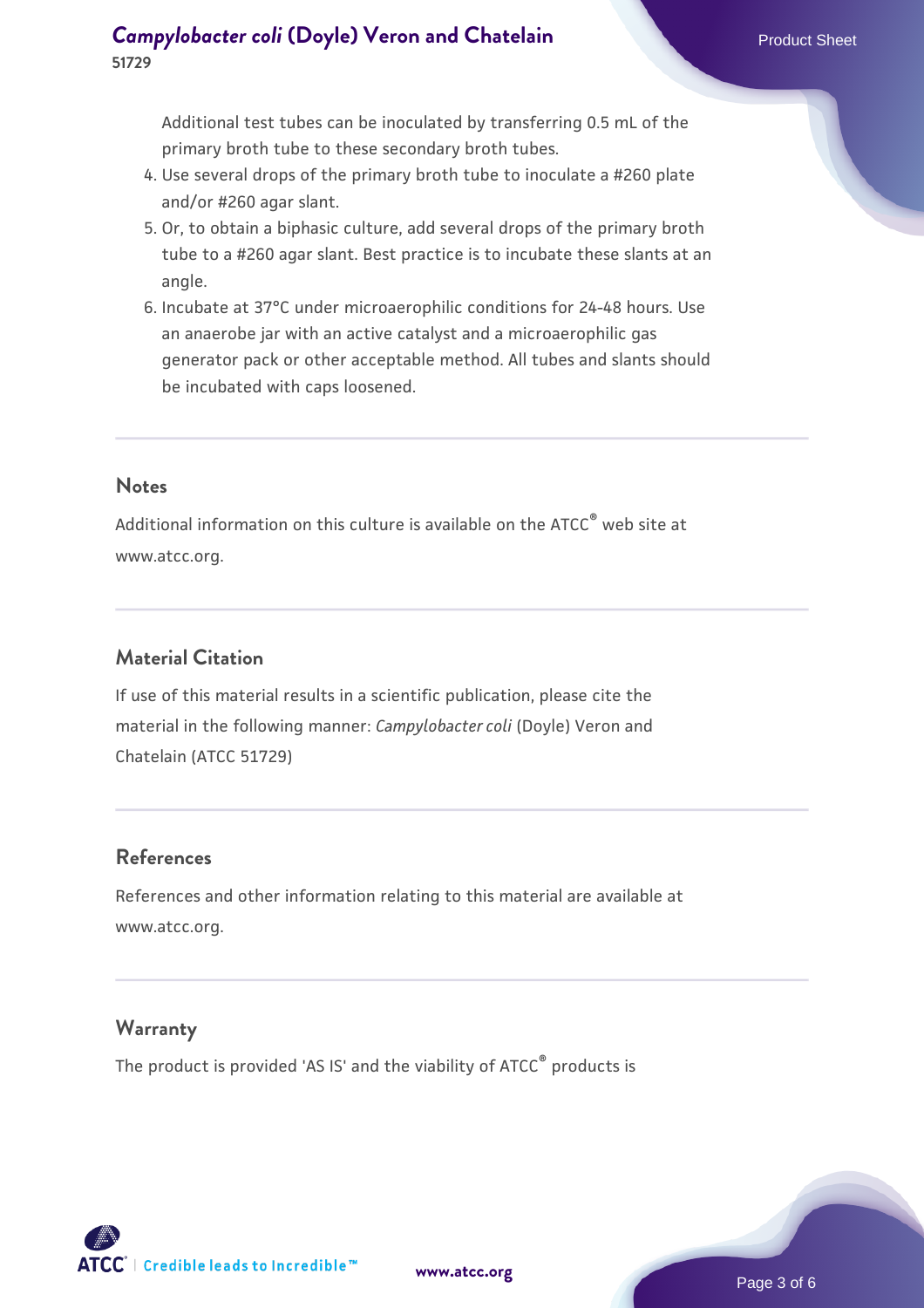warranted for 30 days from the date of shipment, provided that the customer has stored and handled the product according to the information included on the product information sheet, website, and Certificate of Analysis. For living cultures, ATCC lists the media formulation and reagents that have been found to be effective for the product. While other unspecified media and reagents may also produce satisfactory results, a change in the ATCC and/or depositor-recommended protocols may affect the recovery, growth, and/or function of the product. If an alternative medium formulation or reagent is used, the ATCC warranty for viability is no longer valid. Except as expressly set forth herein, no other warranties of any kind are provided, express or implied, including, but not limited to, any implied warranties of merchantability, fitness for a particular purpose, manufacture according to cGMP standards, typicality, safety, accuracy, and/or noninfringement.

#### **Disclaimers**

This product is intended for laboratory research use only. It is not intended for any animal or human therapeutic use, any human or animal consumption, or any diagnostic use. Any proposed commercial use is prohibited without a license from ATCC.

While ATCC uses reasonable efforts to include accurate and up-to-date information on this product sheet, ATCC makes no warranties or representations as to its accuracy. Citations from scientific literature and patents are provided for informational purposes only. ATCC does not warrant that such information has been confirmed to be accurate or complete and the customer bears the sole responsibility of confirming the accuracy and completeness of any such information.

This product is sent on the condition that the customer is responsible for and assumes all risk and responsibility in connection with the receipt, handling, storage, disposal, and use of the ATCC product including without limitation taking all appropriate safety and handling precautions to minimize health or



**[www.atcc.org](http://www.atcc.org)**

Page 4 of 6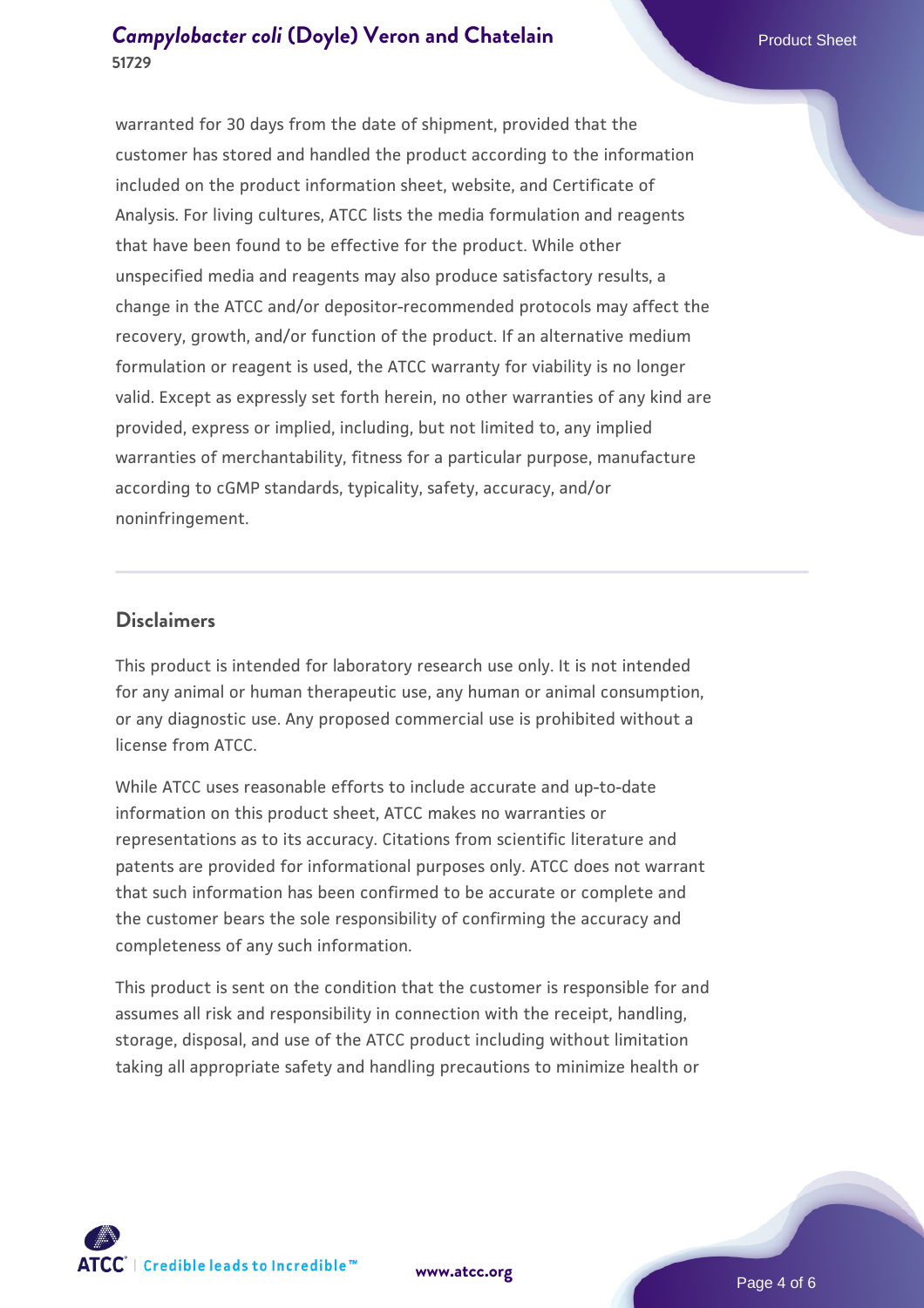environmental risk. As a condition of receiving the material, the customer agrees that any activity undertaken with the ATCC product and any progeny or modifications will be conducted in compliance with all applicable laws, regulations, and guidelines. This product is provided 'AS IS' with no representations or warranties whatsoever except as expressly set forth herein and in no event shall ATCC, its parents, subsidiaries, directors, officers, agents, employees, assigns, successors, and affiliates be liable for indirect, special, incidental, or consequential damages of any kind in connection with or arising out of the customer's use of the product. While reasonable effort is made to ensure authenticity and reliability of materials on deposit, ATCC is not liable for damages arising from the misidentification or misrepresentation of such materials.

Please see the material transfer agreement (MTA) for further details regarding the use of this product. The MTA is available at www.atcc.org.

#### **Copyright and Trademark Information**

© ATCC 2021. All rights reserved. ATCC is a registered trademark of the American Type Culture Collection.

## **Revision**

This information on this document was last updated on 2021-05-19

#### **Contact Information**

ATCC 10801 University Boulevard Manassas, VA 20110-2209 **IISA** US telephone: 800-638-6597